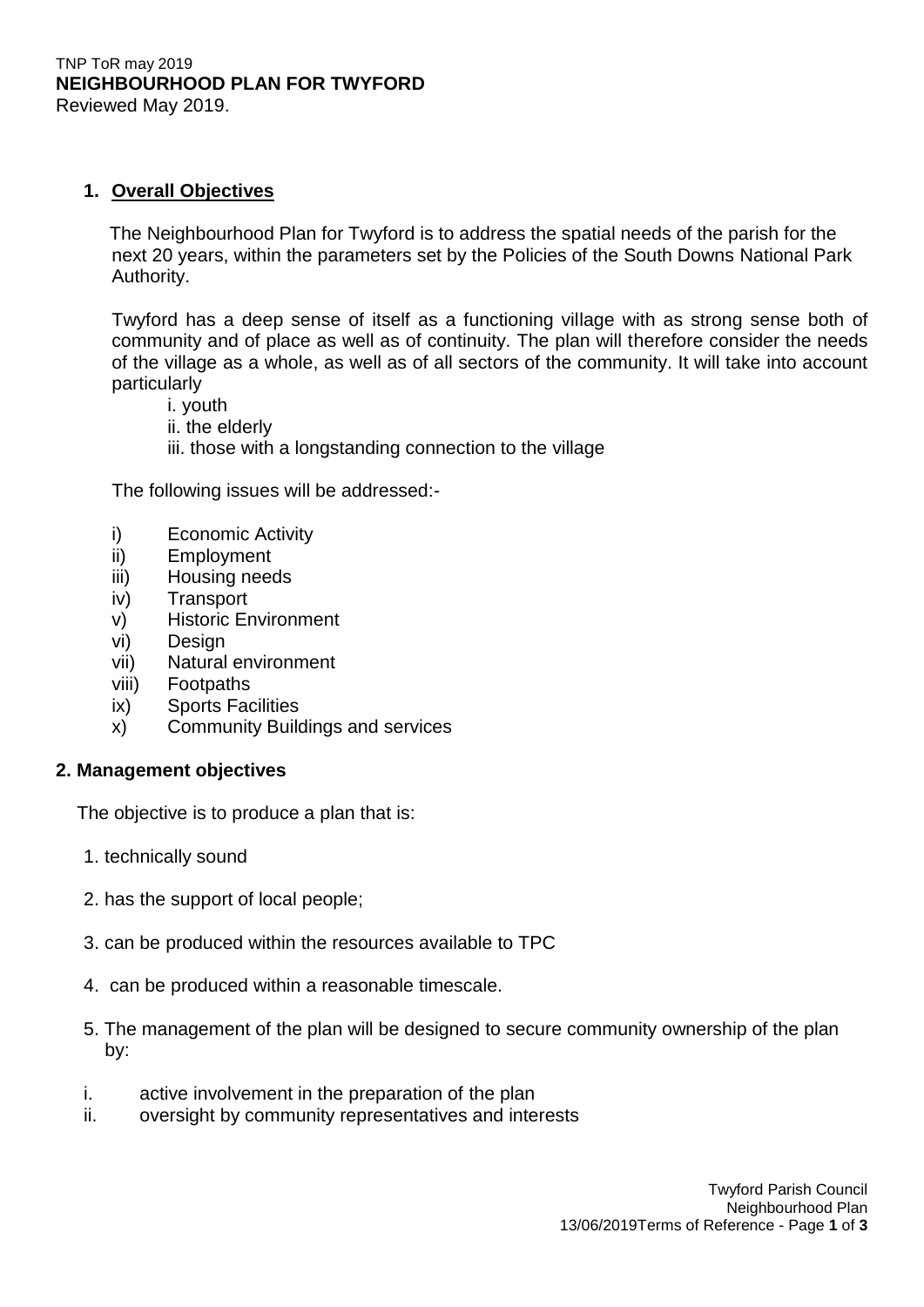# **3**. **Management Structure**

A. Supervision and decision making: (Twyford Parish Council)

Responsible for

- Finance
- Timetable and work program
- Liaison with the Planning Authority
- Agreeing content
- Public involvement
- External relations.
- Appointing and employing an Administrator to service the Technical group

### See further below

B. Technical Group

Responsible for

- Preparing the TNP in accordance with the Objectives set out above:
- Collecting and analysing information
- Preparation of draft policies and proposals
- Ensuring that TPC is fully briefed on all issues
- Presenting documents to TPC for agreement
- Ensuring that village and community needs are identified
- Advising TPC of any unresolved issues

See further below

- 1. Supervision and Decision making
	- i) To be accountable for steering and providing strategic management of the Neighbourhood Plan for Twyford, by ensuring that the objectives and key milestones are met
	- ii) To establish and set terms of reference for the Technical Group.
	- iii) Directly and through the Technical Group, to encourage and strengthen links between key village organisations and ensure they are fully informed of the work of the technical team and have the opportunity to influence its progress.
	- iv) To resolve any problems identified
	- v) To sign off the drafts of the TNP prior to publication and adoption.
	- vi) To act as the public face for the Neighbourhood Plan.
	- vii) To prepare and administer the necessary budget
	- viii)To liaise as necessary with the Planning Authority and outside bodies
	- ix) To agree regular reporting to the Parish council